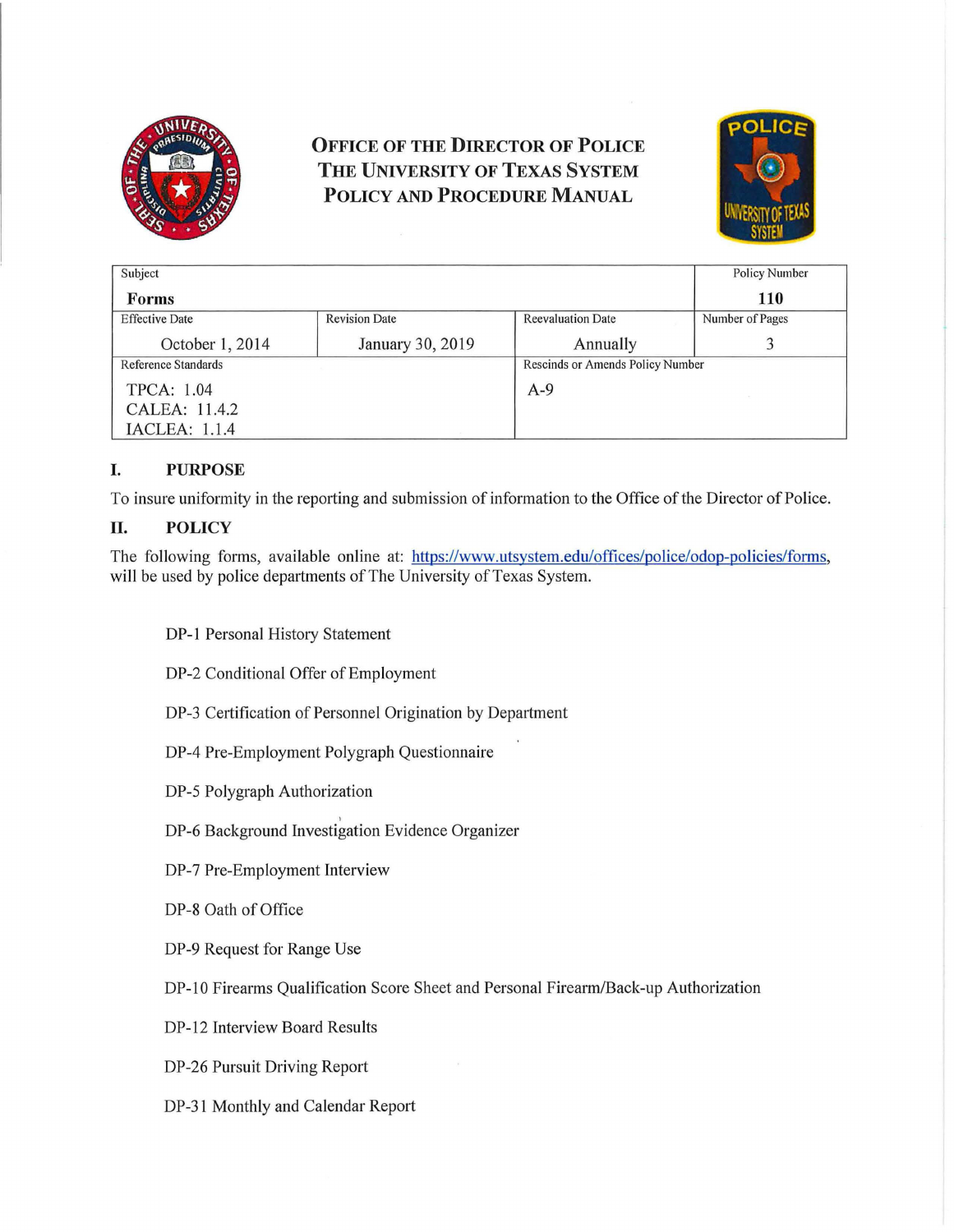ODOP Policy #110, page 2

- DP-32 Personnel Disciplinary Report
- DP-33 Personnel Evaluation Form
- DP-35 Personnel Action Form
- DP-36 Assumption of Risks, Covenant Not to Sue
- DP-37 Physical Agility Test Form
- DP-38 Authority for Release of Information
- DP- 41 Garrity Warning
- DP-42 Personnel Complaint
- DP-43 Complaint Waiver Request
- DP-45 Entrance Examination Scores
- DP-46 Award Nomination Form
- DP-48 Racial Profiling Report
- DP-49 Request for late TCOLE Credit Hours Submission
- DP-50 Checklist for Submission of Continuing Education Courses
- DP-51 Instructor Evaluation
- DP-52 Police Cadet Index
- DP-52SP Sponsored Cadet Index
- DP-52TC Telecommunications Officer Appointment Index
- DP-53 Peace Officer Index
- DP-54 Use of Force Report
- DP-55 Field Training Orientation Form
- DP-56 Field Training Daily Observation Report
- DP-57 Field Training Continuation Form
- DP-58 Field Training Weekly Observation Report
- DP-59 Field Training End of Phase Report